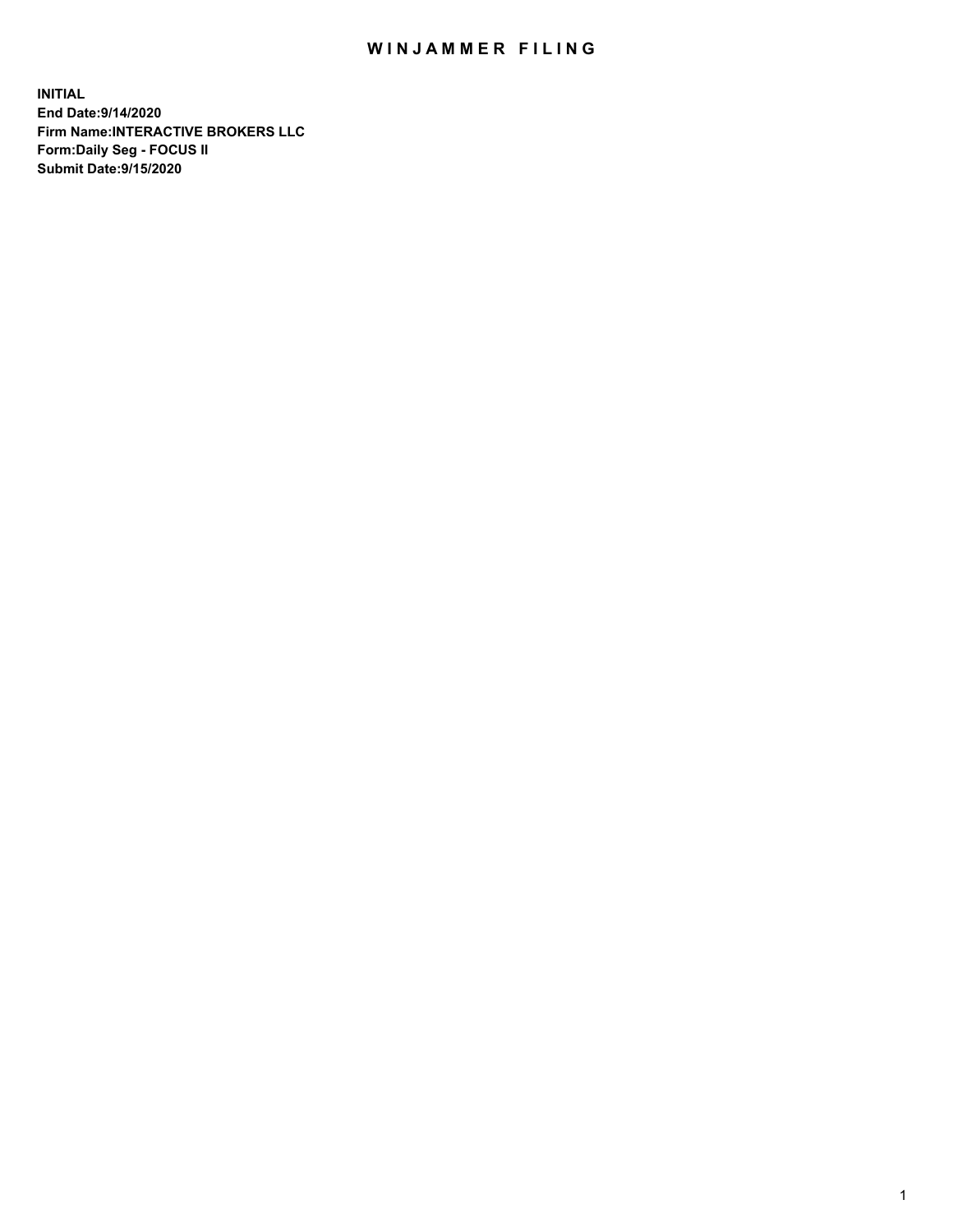**INITIAL End Date:9/14/2020 Firm Name:INTERACTIVE BROKERS LLC Form:Daily Seg - FOCUS II Submit Date:9/15/2020 Daily Segregation - Cover Page**

| Name of Company                                                                                                                                                                                                                                                                                                                | <b>INTERACTIVE BROKERS LLC</b>                                                                  |
|--------------------------------------------------------------------------------------------------------------------------------------------------------------------------------------------------------------------------------------------------------------------------------------------------------------------------------|-------------------------------------------------------------------------------------------------|
| <b>Contact Name</b>                                                                                                                                                                                                                                                                                                            | <b>James Menicucci</b>                                                                          |
| <b>Contact Phone Number</b>                                                                                                                                                                                                                                                                                                    | 203-618-8085                                                                                    |
| <b>Contact Email Address</b>                                                                                                                                                                                                                                                                                                   | jmenicucci@interactivebrokers.c<br>om                                                           |
| FCM's Customer Segregated Funds Residual Interest Target (choose one):<br>a. Minimum dollar amount: ; or<br>b. Minimum percentage of customer segregated funds required:%; or<br>c. Dollar amount range between: and; or<br>d. Percentage range of customer segregated funds required between:% and%.                          | $\overline{\mathbf{0}}$<br>$\overline{\mathbf{0}}$<br>155,000,000 245,000,000<br>0 <sub>0</sub> |
| FCM's Customer Secured Amount Funds Residual Interest Target (choose one):<br>a. Minimum dollar amount: ; or<br>b. Minimum percentage of customer secured funds required:%; or<br>c. Dollar amount range between: and; or<br>d. Percentage range of customer secured funds required between:% and%.                            | <u>0</u><br>$\overline{\mathbf{0}}$<br>80,000,000 120,000,000<br>0 <sub>0</sub>                 |
| FCM's Cleared Swaps Customer Collateral Residual Interest Target (choose one):<br>a. Minimum dollar amount: ; or<br>b. Minimum percentage of cleared swaps customer collateral required:% ; or<br>c. Dollar amount range between: and; or<br>d. Percentage range of cleared swaps customer collateral required between:% and%. | $\overline{\mathbf{0}}$<br>$\underline{\mathbf{0}}$<br>0 <sub>0</sub><br>00                     |

Attach supporting documents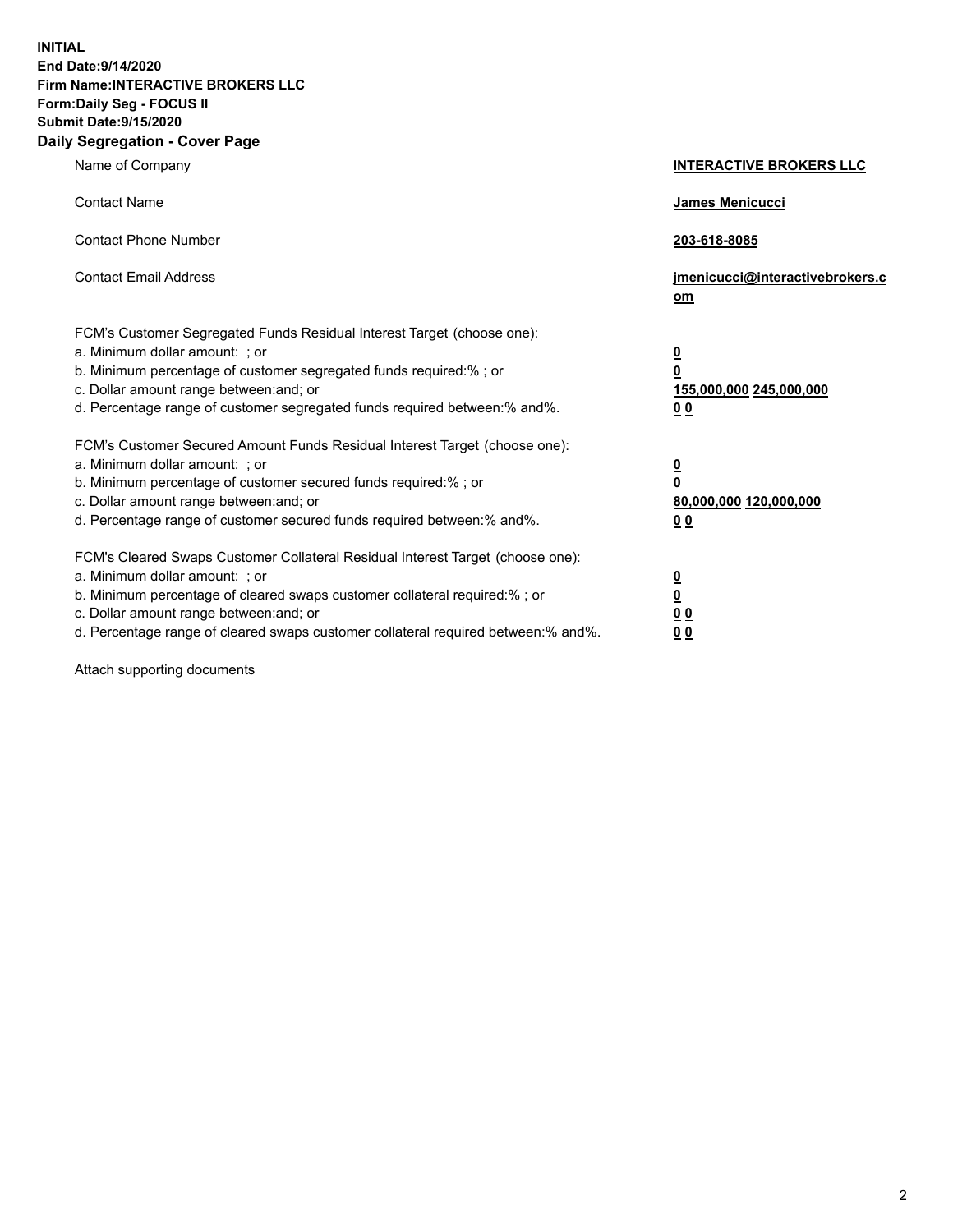**INITIAL End Date:9/14/2020 Firm Name:INTERACTIVE BROKERS LLC Form:Daily Seg - FOCUS II Submit Date:9/15/2020 Daily Segregation - Secured Amounts**

|     | Daily Segregation - Secureu Amounts                                                                        |                               |
|-----|------------------------------------------------------------------------------------------------------------|-------------------------------|
|     | Foreign Futures and Foreign Options Secured Amounts                                                        |                               |
|     | Amount required to be set aside pursuant to law, rule or regulation of a foreign                           | $0$ [7305]                    |
|     | government or a rule of a self-regulatory organization authorized thereunder                               |                               |
| 1.  | Net ledger balance - Foreign Futures and Foreign Option Trading - All Customers                            |                               |
|     | A. Cash                                                                                                    | 607,716,377 [7315]            |
|     | B. Securities (at market)                                                                                  | $0$ [7317]                    |
| 2.  | Net unrealized profit (loss) in open futures contracts traded on a foreign board of trade                  | -4,656,339 [7325]             |
| 3.  | Exchange traded options                                                                                    |                               |
|     | a. Market value of open option contracts purchased on a foreign board of trade                             | 2,909,779 [7335]              |
|     | b. Market value of open contracts granted (sold) on a foreign board of trade                               | -1,385,595 [7337]             |
| 4.  | Net equity (deficit) (add lines 1. 2. and 3.)                                                              | 604,584,222 [7345]            |
| 5.  | Account liquidating to a deficit and account with a debit balances - gross amount                          | $6,051$ [7351]                |
|     | Less: amount offset by customer owned securities                                                           | 0 [7352] 6,051 [7354]         |
| 6.  | Amount required to be set aside as the secured amount - Net Liquidating Equity                             | 604,590,273 [7355]            |
|     | Method (add lines 4 and 5)                                                                                 |                               |
| 7.  | Greater of amount required to be set aside pursuant to foreign jurisdiction (above) or line                | 604,590,273 [7360]            |
|     | 6.                                                                                                         |                               |
|     | FUNDS DEPOSITED IN SEPARATE REGULATION 30.7 ACCOUNTS                                                       |                               |
| 1.  | Cash in banks                                                                                              |                               |
|     | A. Banks located in the United States                                                                      | 82,663,837 [7500]             |
|     | B. Other banks qualified under Regulation 30.7                                                             | 0 [7520] 82,663,837 [7530]    |
| 2.  | <b>Securities</b>                                                                                          |                               |
|     | A. In safekeeping with banks located in the United States                                                  | 499,862,000 [7540]            |
|     | B. In safekeeping with other banks qualified under Regulation 30.7                                         | 0 [7560] 499,862,000 [7570]   |
| 3.  | Equities with registered futures commission merchants                                                      |                               |
|     | A. Cash                                                                                                    | $0$ [7580]                    |
|     | <b>B.</b> Securities                                                                                       | $0$ [7590]                    |
|     | C. Unrealized gain (loss) on open futures contracts                                                        | $0$ [7600]                    |
|     | D. Value of long option contracts                                                                          | $0$ [7610]                    |
|     | E. Value of short option contracts                                                                         | 0 [7615] 0 [7620]             |
| 4.  | Amounts held by clearing organizations of foreign boards of trade                                          |                               |
|     | A. Cash                                                                                                    | $0$ [7640]                    |
|     | <b>B.</b> Securities                                                                                       | $0$ [7650]                    |
|     | C. Amount due to (from) clearing organization - daily variation                                            | $0$ [7660]                    |
|     | D. Value of long option contracts                                                                          | $0$ [7670]                    |
|     | E. Value of short option contracts                                                                         | 0 [7675] 0 [7680]             |
| 5.  | Amounts held by members of foreign boards of trade                                                         |                               |
|     | A. Cash                                                                                                    | 144, 143, 272 [7700]          |
|     | <b>B.</b> Securities                                                                                       | $0$ [7710]                    |
|     | C. Unrealized gain (loss) on open futures contracts                                                        | 825,024 [7720]                |
|     | D. Value of long option contracts                                                                          | 2,909,779 [7730]              |
|     | E. Value of short option contracts                                                                         | -1,385,595 [7735] 146,492,480 |
|     |                                                                                                            | $[7740]$                      |
| 6.  | Amounts with other depositories designated by a foreign board of trade                                     | $0$ [7760]                    |
| 7.  | Segregated funds on hand                                                                                   | $0$ [7765]                    |
| 8.  | Total funds in separate section 30.7 accounts                                                              | 729,018,317 [7770]            |
| 9.  | Excess (deficiency) Set Aside for Secured Amount (subtract line 7 Secured Statement<br>Page 1 from Line 8) | 124,428,044 [7380]            |
| 10. | Management Target Amount for Excess funds in separate section 30.7 accounts                                | 80,000,000 [7780]             |
| 11. | Excess (deficiency) funds in separate 30.7 accounts over (under) Management Target                         | 44,428,044 [7785]             |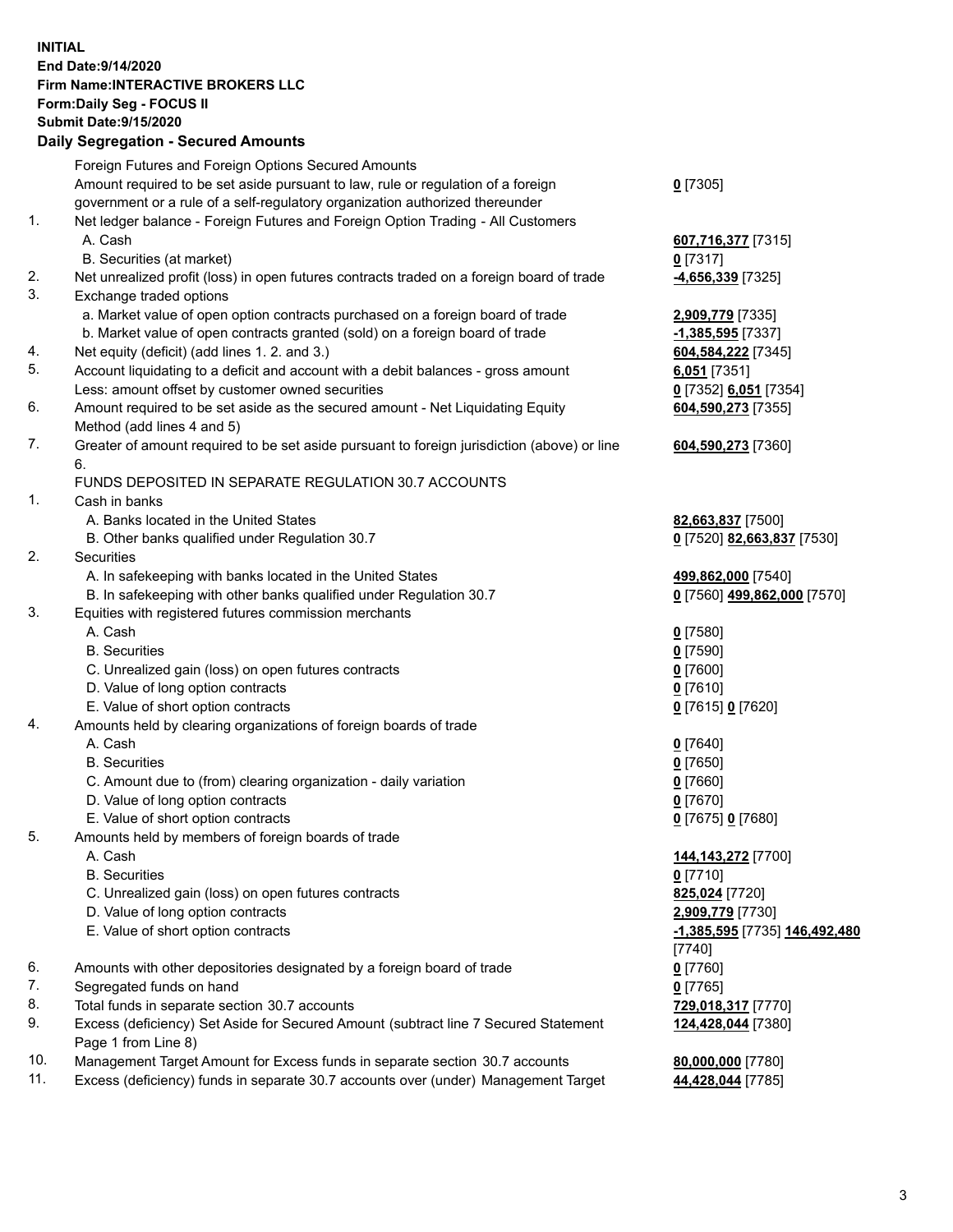**INITIAL End Date:9/14/2020 Firm Name:INTERACTIVE BROKERS LLC Form:Daily Seg - FOCUS II Submit Date:9/15/2020 Daily Segregation - Segregation Statement** SEGREGATION REQUIREMENTS(Section 4d(2) of the CEAct) 1. Net ledger balance A. Cash **5,573,470,086** [7010] B. Securities (at market) **0** [7020] 2. Net unrealized profit (loss) in open futures contracts traded on a contract market **-42,757,068** [7030] 3. Exchange traded options A. Add market value of open option contracts purchased on a contract market **285,135,443** [7032] B. Deduct market value of open option contracts granted (sold) on a contract market **-230,897,233** [7033] 4. Net equity (deficit) (add lines 1, 2 and 3) **5,584,951,228** [7040] 5. Accounts liquidating to a deficit and accounts with debit balances - gross amount **6,133,169** [7045] Less: amount offset by customer securities **0** [7047] **6,133,169** [7050] 6. Amount required to be segregated (add lines 4 and 5) **5,591,084,397** [7060] FUNDS IN SEGREGATED ACCOUNTS 7. Deposited in segregated funds bank accounts A. Cash **1,276,975,609** [7070] B. Securities representing investments of customers' funds (at market) **2,566,539,390** [7080] C. Securities held for particular customers or option customers in lieu of cash (at market) **0** [7090] 8. Margins on deposit with derivatives clearing organizations of contract markets A. Cash **5,890,105** [7100] B. Securities representing investments of customers' funds (at market) **1,905,380,452** [7110] C. Securities held for particular customers or option customers in lieu of cash (at market) **0** [7120] 9. Net settlement from (to) derivatives clearing organizations of contract markets **2,798,977** [7130] 10. Exchange traded options A. Value of open long option contracts **284,859,119** [7132] B. Value of open short option contracts **-230,858,481** [7133] 11. Net equities with other FCMs A. Net liquidating equity **0** [7140] B. Securities representing investments of customers' funds (at market) **0** [7160] C. Securities held for particular customers or option customers in lieu of cash (at market) **0** [7170] 12. Segregated funds on hand **0** [7150] 13. Total amount in segregation (add lines 7 through 12) **5,811,585,171** [7180] 14. Excess (deficiency) funds in segregation (subtract line 6 from line 13) **220,500,774** [7190] 15. Management Target Amount for Excess funds in segregation **155,000,000** [7194] **65,500,774** [7198]

16. Excess (deficiency) funds in segregation over (under) Management Target Amount Excess